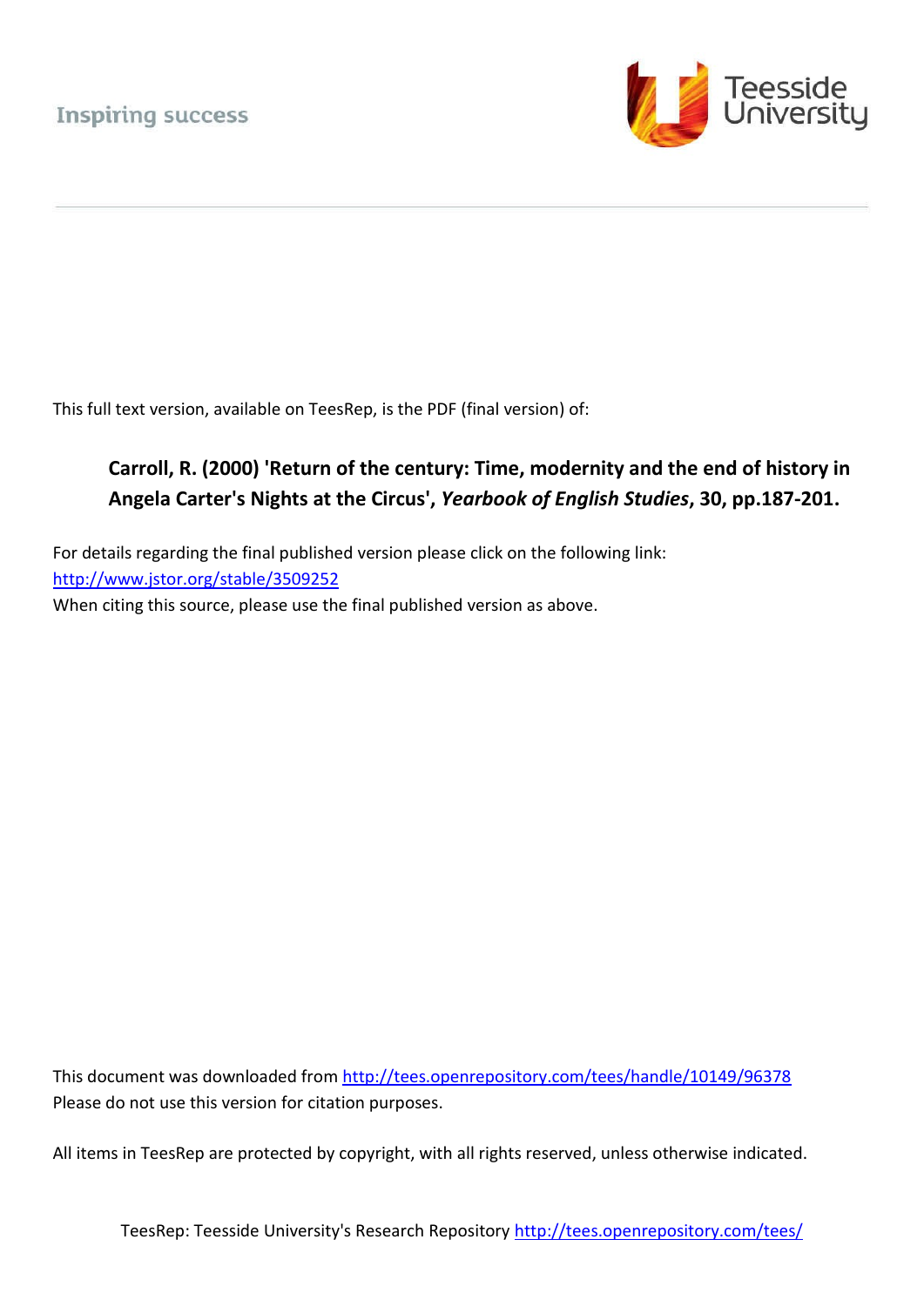## Time, Modernity, and the End of History in

### Angel a Carter' s *Nights at the Circus*

## RACHEL CARROLL *University of Teesside*

The very idea of modernity is closely correlated with the principle that it is both possible and necessary to break with tradition and institute absolutely new ways of living and thinking.

We now suspect that this 'rupture' is in fact a way of forgetting or repressing the past, that is, repeating and not surpassing it.

 $(Jean-Francois Lvotard)^T$ 

Set at 'the cusp of the modern age, the hinge of the nineteenth century', *Nights at the Circus,<sup>2</sup>* Angel a Carter's *fin de si*è*cle* fantasy anticipates the new century as an era of radical transformation and change. However, it is also a text fascinated with modernist myths of origin: from the threshold of the twentieth century it returns to the 'prehistory' of the modern, as constructed by modernism, represented by such motifs as animals, folk and peasant culture, childhood, the wilderness of Siberia, and the colonial 'others' of empire. In *The End of Modernity*, Gianni Vattimo argues that modernity is 'dominated by the idea that the history of thought is a progressive "enlightenment" which develops through an ever more complete appropriation and reappropriation of its own foundations':

These [foundations] are often also understood to be 'origins', so that the theoretical and practical revolutions of Western history are presented and legitimated for the most part as recoveries, rebirths, or returns.

A return to origin could be read, then, as evidence of a complicity with the forgetting and repressing of origins; a forgetting and repressing which functions as a condition of a subsequent recovery, rebirth or return. Such a reading, however, would seem difficult to reconcile with the fact that in

<sup>&#</sup>x27; Jean-François Lyotard, 'Note on the Meaning of "Post-" ', in Postmodernism: A Reader, ed. by Thomas Docherty (Hemel Hempstead: Harvester Wheatsheaf, 1993), p. 48.

*<sup>2</sup> Nights at the Circus* (London : Picador, 1985), p. 265.

*The End of Modernity: Nihilism and Hermeneutics in Post-modern Culture* (Cambridge : Polity Press, 1988), p. 2.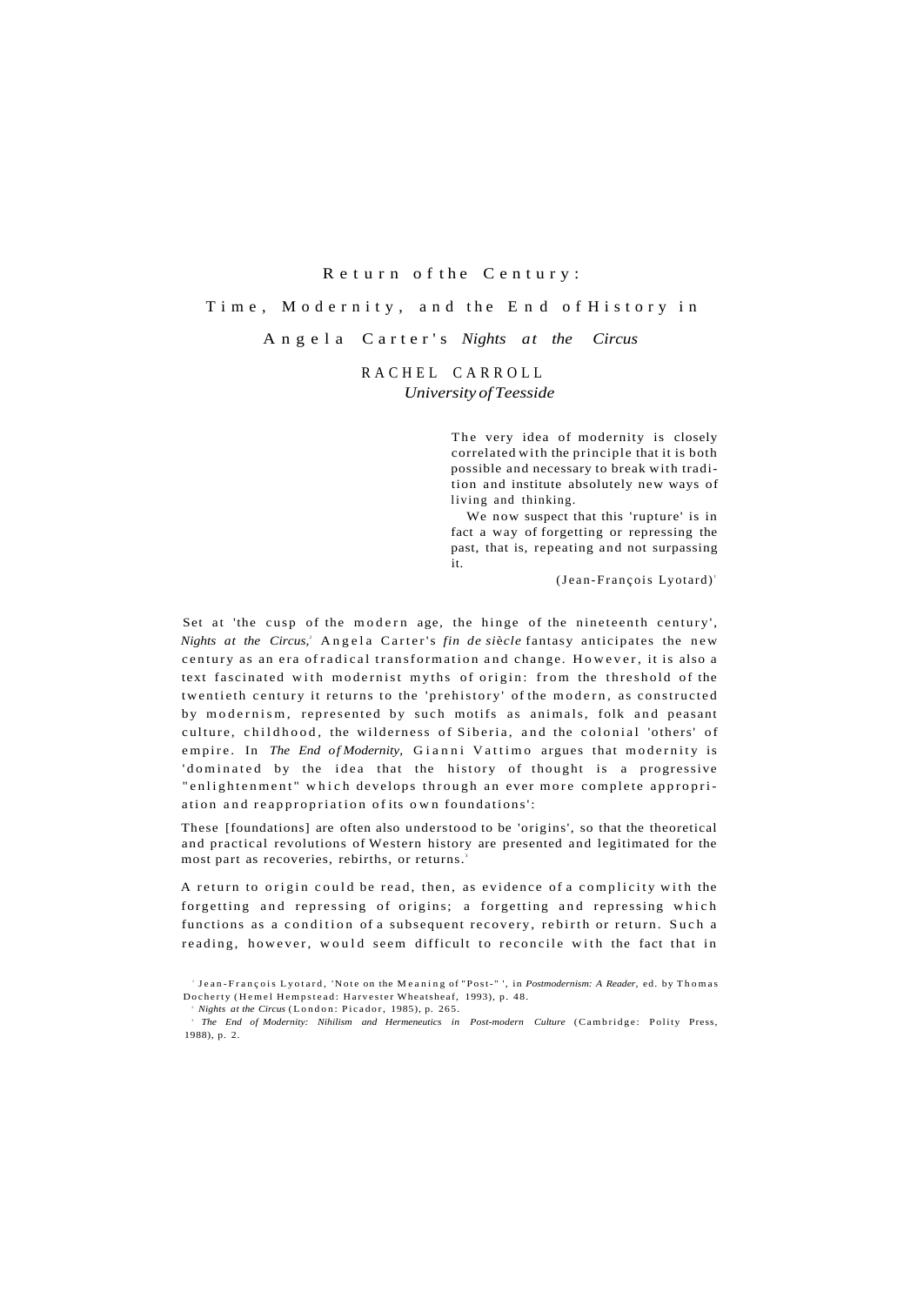terms of aesthetic style, *Nights at the Circus* is an exemplary postmodern text: the textuality of history is self-consciously evoked by the historical and literary pastiche in which it revels. Indeed, if Carter's interrogation of history did not extend beyond the playful provocations of pastiche her writing would be vulnerable to the charge commonly, and even justifiably, made against postmodern fiction: that it reduces history to a travesty of parodic gestures and costumes and that it evades a more complex and ethical encounter with the otherness of the past.

I wish to suggest that Carter's text could be read as most interesting, and most postmodern, not in its representation of history but in its rendering of time. Postmodern, that is, in the sense that Vattimo gives. Vattimo argues that the project of modernity is a process of return and overcoming, whereas postmodern thought is characterized by a critique of Western thought and of the very notion of foundation: it is a critique without overcoming, a taking leave of the logic of modernity. It is in this sense that the postmodern marks the 'end of history' in that it relinquishes an understanding of history as a linear sequence of radical breaks or ruptures. Vattimo traces this postmodern critique to Nietszche and Heidegger, a gesture which is only anachronistic if the postmodern is defined as a historical break from the modern. In its attempt to give a materialist and symbolic rewriting of modernity,<sup>4</sup> Nights at *the Circus* suggests the implication of the unconscious in history, and of history in the unconscious. As discourses of modernity, Marxism and psychoanalysis share a fascination with origins: the origins of identity and the origins of history. Carter's text makes possible an understanding of these discourses as making a return without overcoming. For both Marxism and psychoanalysis, the present is constituted by the unresolved conflicts of the past.

A double dynamic is in motion in Carter's text: a return to origin, to the past, the archaic, the 'primitive', and a projection into the future. This departure from the past is signified by motifs of passage; the picaresque narrative is transported through space by means of the railway, while it traverses time and history by means of memory. Tableaux scenes of the past, unmoored from their lodgings and set adrift in time, announce a sense of historical transition. The destination of unfolding time is made the subject of magical intervention; discontinuities and anachronisms disrupt the logic of time and history. Both the obsolescence of the past and the assumed course of the future are called into question. Encounters with the archaic and the 'primitive' transform endings by exploding 'origins'. Moreover, the catastrophic blow which the train crash delivers is the culmination of the succession of traumas which punctuate the course of the narrative. Nights at *the Circus* holds a wake for the past: the narrative journeys towards a radically

the narrative alternates between a materialist analysis of oppression by gender, race, and class, as given by Lizzie, and the fairy tales, family romances, and uncanny encounters associated with Fevvers.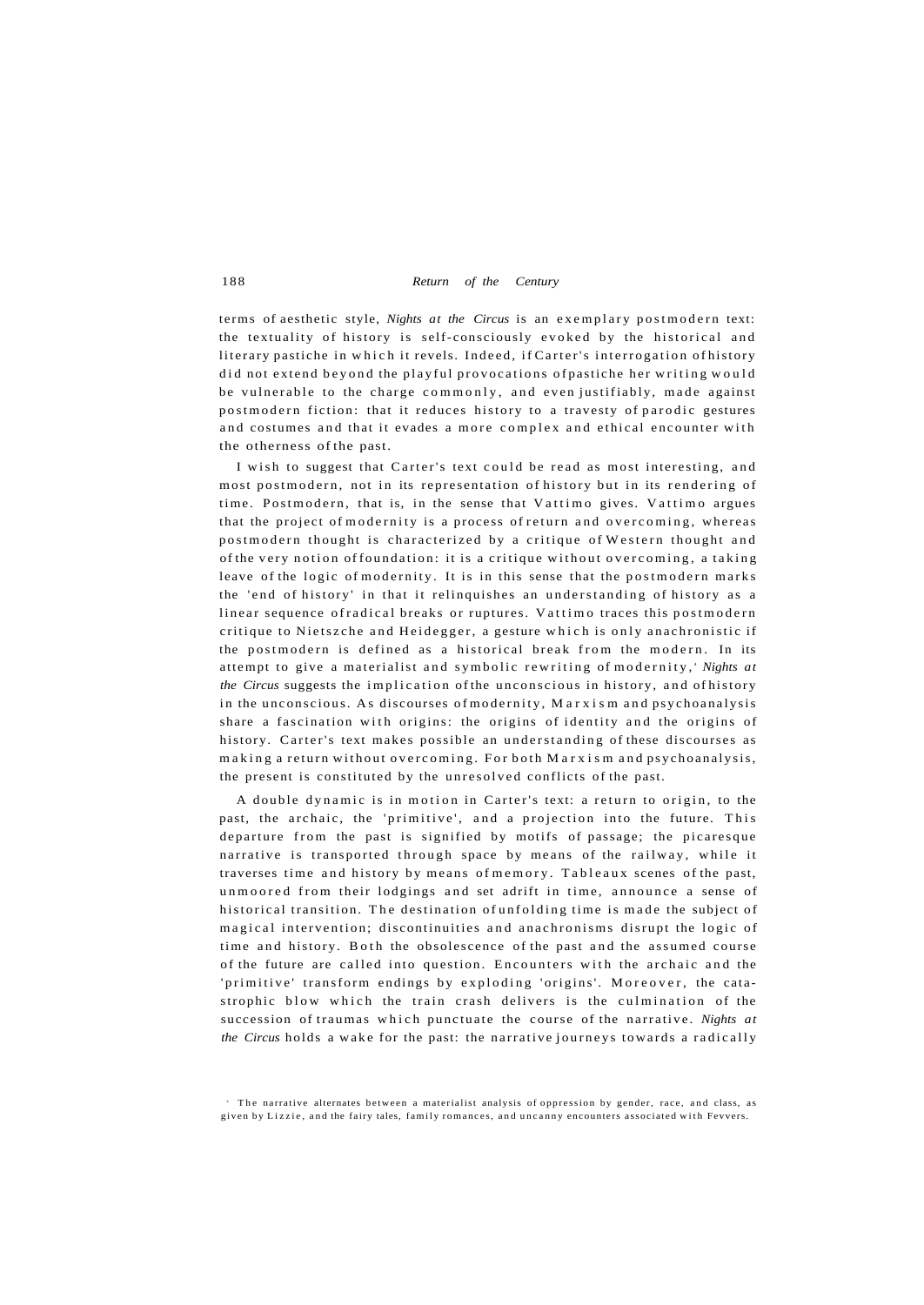'other' space and time, arriving at the threshold of the 'somewhere, elsewhere' (p. 249) of Utopia .

*Locomotive of history: departures and returns* 

[In the] early stage of industrial nature it is no accident that early modernity feels an affinity for the primitive and the archaic.

Susan Buck Morss'

As the dawning of the new century approaches, the narrative plunges of f the edge of the known world. As the railway carriages of the Trans-Siberian Express, by which the circus is travelling, are thrown from their tracks, a narrative launched by the irrepressible momentum of Fevvers's rhetoric is seemingly derailed; its trajectory into the future arrested in the suspended temporality of a state of nature. As a vehicle which traverses states of consciousness and centuries, the train is an agent of this transformation.

Carter harnesses the peculiar symbolism of the train as noted by Susan Buck-Morss. Buck-Morss records that the identification of spatial movement with historical progress rendered the train an icon of modernity: 'Railroads were the referent, and progress the sign, as spatial movement became so wedded to the concept of historical movement that these could no longer be distinguished' (p. 91). In *Nights at the Circus* the paradox that the vehicle of modernity returns its passengers to a state of origin heralds uncanny encounters between the archaic and modern, the primitive and the technologically advanced. These encounters convey the narrative's investment in moments of historical transition.

The history of the development of the train reveals that as a transitional innovation, its unprecedented appearance was mediated through the very irrational beliefs which the scepticism of the modern era sought to render redundant. Emerging at the beginnings of industrial capitalism, its first designs emulated the motion of the organic forms it was designed to replace. These 'iron horses' progressed by means of 'feet' which were lifted alternately in mimicry of its animal *alter ego*. This animistic quality lends the train the fantastic properties attributed to the horse: in Nights at the Circus, its 'rocking horse rhythm' (p. 200) anticipates the shaman's travels through altered states.

The technology of the train is intent on a rapid departure from organic means of transport. The return which is witnessed, however, is perhaps not so much a return to the natural world as a return of the natural world

<sup>&</sup>lt;sup>5</sup> The Dialectics of Seeing: Walter Benjamin and the Arcades Project (London: Massachusetts Institute of Technology Press, 1989), p. 70.

I have drawn on the work of a number of authors for this symbolic history of the train, including Susan Buck-Morss, Hal Foster, and Wolfgang Schivelbusch.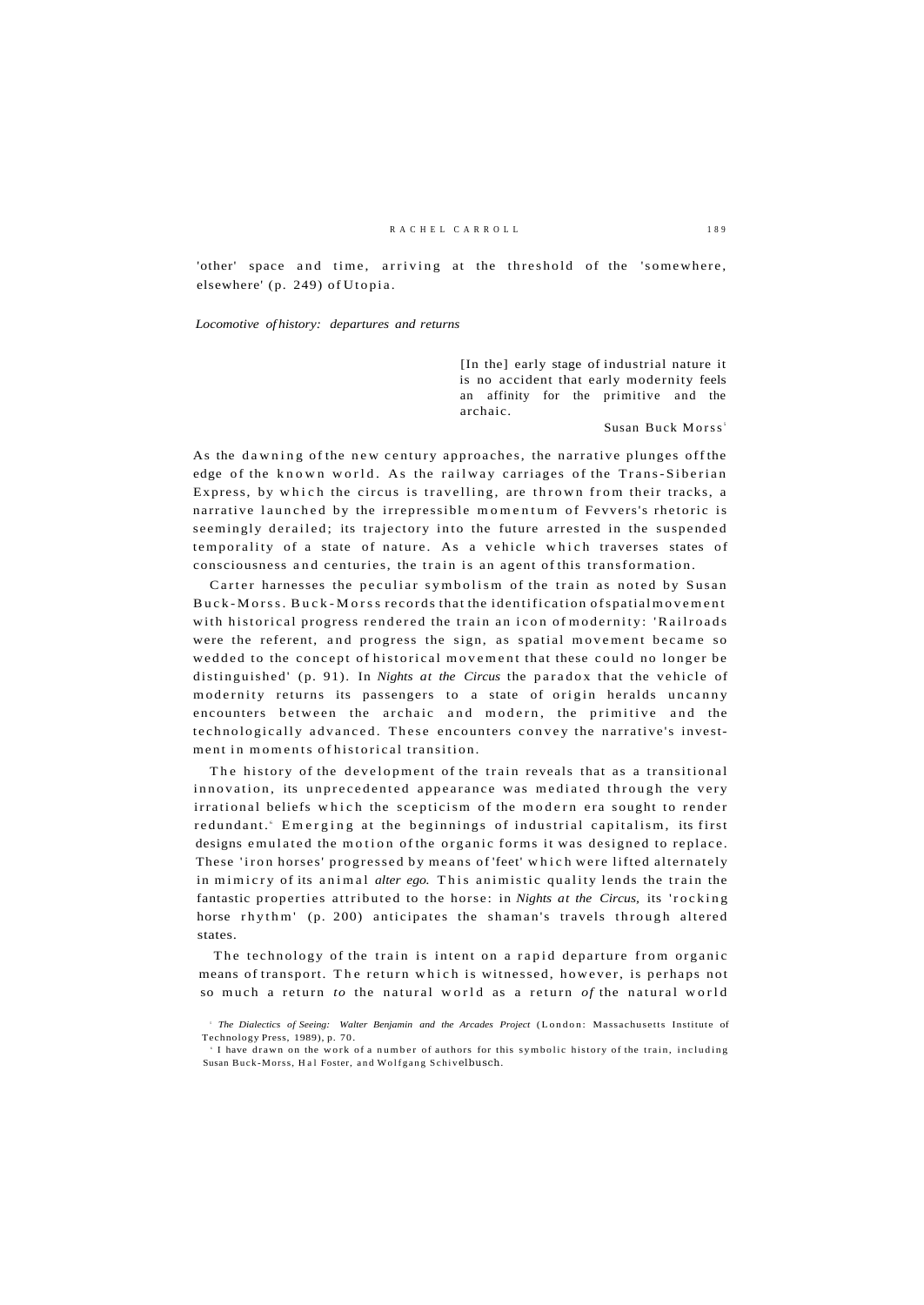repressed by the mastery of science. In his study of the significance of the experience of railway travel in the nineteenth century, Wolfgang Schivelbusch illustrates the 'disorientation experienced by the traditional spacetime consciousness when confronted by the new technology' by quoting Heinrich Heine: I feel as if the mountains and forests of all countries were advancing on Paris. Even now, I can smell the German linden trees; the North Sea's breakers are rolling against my door." Heine's remarkable vision of creeping forests and flood suggests the uncanny return of nature from repression. Susan Buck-Morss comments on the paradox that modern innovations took the form of 'historical restitutions':

Early photography mimicked painting. The first railroad cars were designed like stage coaches, and the first electric light bulbs were shaped like gas flames. Newly processed iron was used for ornament rather than structural supports, shaped into leaves, or made to resemble wood. Industrially produced utensils were decorated to resemble flowers, fauna, seashells, and Greek and Renaissance antiques, (pp. 110-11)

Indeed, Fevvers comments on the incongruity of travelling through a 'pre-Adamite world' in the splendour of an 'Empire drawing room' (Nights at the *Circus*, p. 199): she views the barren landscape through tassels and brocade, a frame which echoes a sequence of façades in the novel. Fevvers is herself a monstrous hybrid thrown up by the age of revolutions. Her radical indeterminacy invokes not only the absolutely inanimate machine but the organic inertia of wood, once vital and growing, now dead and still: 'Her face  $[ . . . ]$  might have been hacked from wood and brightly painted up by those artists who build carnival ladies for fairgrounds or figureheads for sailing ships'  $(p. 35)$ . The 'lumber room of femininity'  $(p. 69)$ , to which Fevvers is consigned in Madame Schreck's establishment, is suggestive both of the unconscious and of the outmoded. That lumber denotes timber in particular seems indicative of a society in transition. To evoke wood in the context of the origins of industrial capitalism is to recall how the 'new nature' of technology not only masters and usurps the organic world but renders it redundant. Wood characterizes a whole consciousness about to be transformed. Schivelbusch quotes Sombart: 'So general was its use in the production of material goods that the characteristics of culture before the eighteenth century were decidedly wooden' (p. 1). In Fevvers's 'woodenness', the barely departed past makes an uncanny return.

That the technological innovations of modernity are approached through the circus indicates the proximity of automation and animism, of the

<sup>&</sup>lt;sup>7</sup> Wolfgang Schivelbusch, *The Railway Journey: Trains and Travel in the Nineteenth Century*, trans, by Anselm Hollo (Oxford: Blackwell, 1977), p. 44.

Buck-Morss outlines a concept of 'new nature', a term which Adorno uses to describe Walter Benjamin's dialectical understanding of 'natural history': 'There have been, then, two epochs of nature. The first evolved slowly over millions of years; the second, our own, began with the industrial revolution, and changes its face daily. This new nature, its powers still unknown, can appear ominous and terrifying' (p. 70).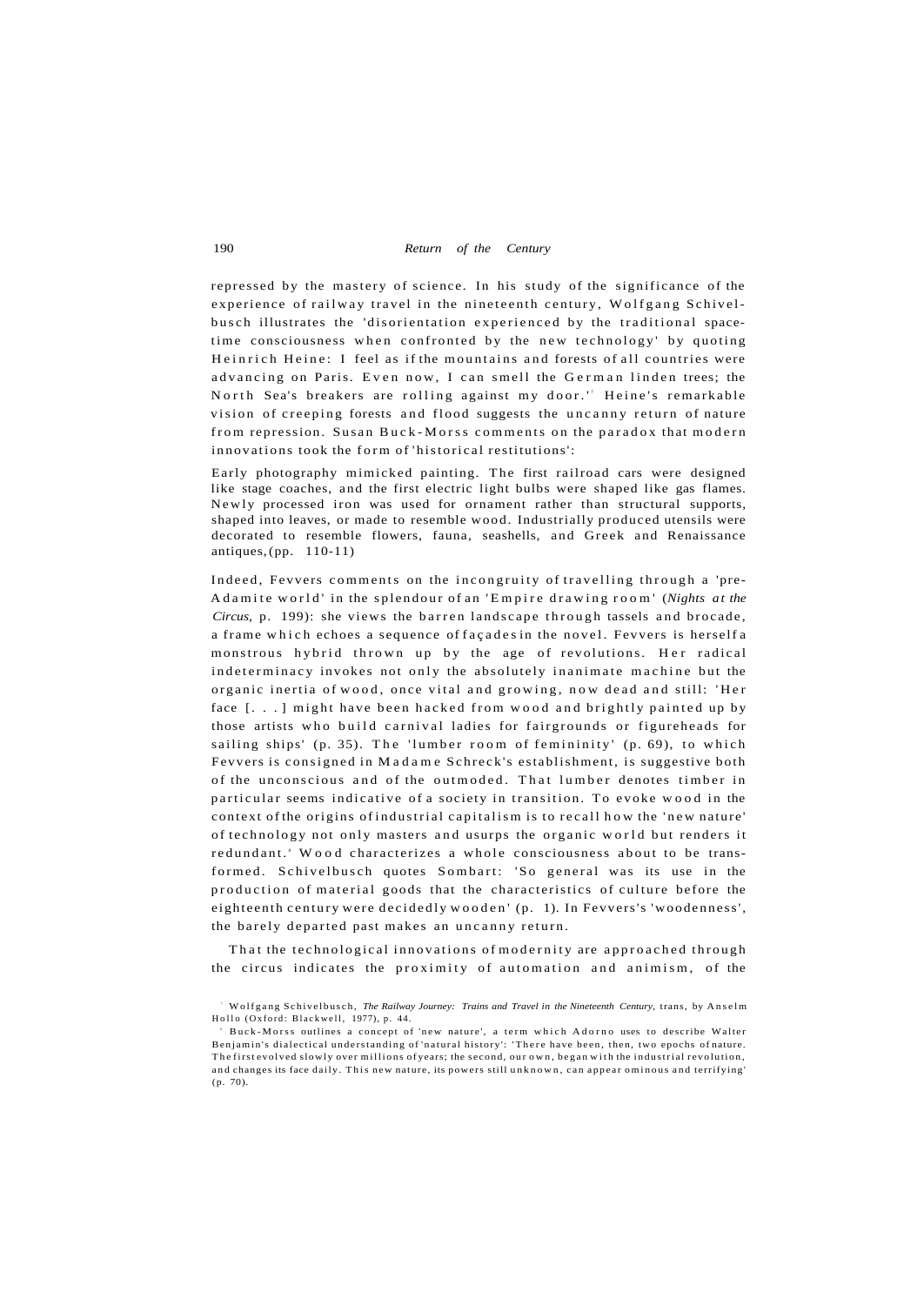machine and the marvellous. While the train is one form of new technology caught up in animistic thought as the 'iron horse', another defining modern innovation which emerges through the patronage of outmoded beliefs is photography. Herr M., a 'scientist manqué' (p. 135), employs photography in the service of spiritualism. Characterized by supernatural illusion and magic, this new science is cloaked in the superstitions of the seance and spiritrapping. Ernst Bloch evokes this paradoxical conjunction in his reference to the 'new magic of mechanism, the cold enchantment'.' Indeed, Herr M. performs a morbid religious ritual by raising the dead from the other world. It seems as if the science of photography is too early to be assimilated; the return of the dead is perceived as more probable than the technical reproduction of images.

Schivelbusch offers an insight into the assumption by modern innovations of disguising façades. Accounting for the excessive upholstery of the railway interior, he suggests that it reveals a function other than that of comfort: its function is to camouflage the industrial origins of bourgeois wealth and privilege. Moreover, it is designed to conceal from the passenger his absorption into the circulation of goods like any other inanimate object. As Schivelbusch writes:

the jolt to be softened is no longer physical but mental: the memory of the industrial origin of objects, from railway stations or exhibition halls constructed out of steel, to chairs constructed out of wood. The opulent baroque and Renaissance fronts that cover the steel girders are nothing but, on a larger scale, the braided and tasseled upholstery cushions that render the true construction of the armchair or sofa invisible and thus forgettable, (p. 124)

Hence, the railway is not only a symbol of transition between 'old' and 'new' nature; it is an agent of the crisis of subjectivity which modernity inaugurates. Indeed, the railway does inflict a 'jolt' of profound proportions: it initiates the human body into the modern era by its revolutionary technological achievement, the 'annihilation of time and space' (Schivelbusch, p. 13). The bourgeois interior of the carriage conspires with the apparently effortless passage of the locomotive to assure the traveller that s/he has not left home. However, the hurtling pace with which the engine thrusts its cargo into other times and places attests to the violence immanent in the explosive changes of modernity. The force latent in this 'annihilation' reveals its power in the train crash in *Nights at the Circus*, which shatters identity as well as time and space.

The experience of rail travel played a suggestively significant role in the development of an eminently modern condition: the condition of shock. Carter evokes this conjunction of modernity and shock when she describes Walser as a 'kaleidoscope equipped with consciousness' (p. 10): her phrase irresistibly recalls Walter Benjamin's model, taken from Baudelaire, of the

*<sup>&</sup>lt;sup>9</sup>* Heritage of Our Times, trans, by Neville and Stephen Plaice, (Cambridge: Polity Press, 1991), p. 169.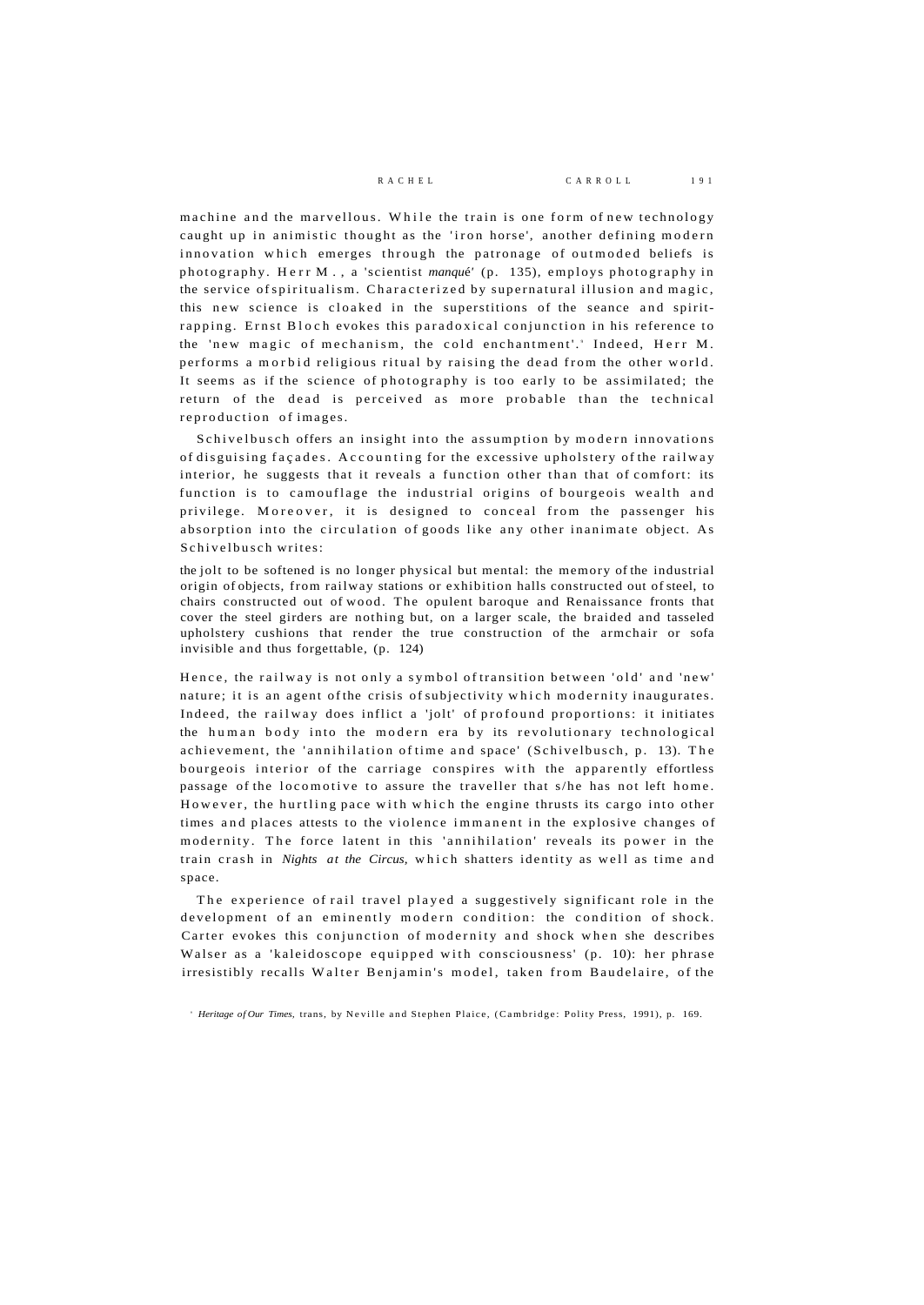consciousness assailed by the shocks of modernity as a 'kaleidoscope equipped with consciousness'.' The history of clinical theories of shock reveals that they originated in the nineteenth century with accounts of the delayed symptoms suffered by survivors of railway accidents. Freud himself employed such a collision to illustrate his theory of latency in 'Moses and Monotheism'." Hal Foster has remarked upon the significance of this surprising encounter between the origins of industrial technology and the origins of psychoanalytic theory:

The discourse of shock was developed in the nineteenth century partly in relation to railway accidents, the traumatic effects of which were regarded first physiologically, then psychologically, and finally psychoanalytically. In short, shock is an alternate route to the unconscious, the discovery of which is so often traced first to hysteria, then to dreams. $<sup>1</sup>$ </sup>

To read the railway as the alternate 'royal road' to the unconscious is to begin to comprehend its significance in Carter's narrative: it is a route to other worlds of consciousness, both subjective and historical."

Travel is the metaphor through which the persistence of the past is revealed. Ernst Bloch's assertion that 'not all people exist in the same Now' (p. 97), which is made within the scheme of his Utopian Marxist philosophy, might be the password to the narrative of Nights at the Circus." Bloch traces a course of history which exceeds the single track of determinism typified by the railroad and its hurtling progress over mastered ground:

History is no entity advancing along a single line, in which capitalism for instance, as the final stage, has resolved all the previous ones; but it is a *polyrhythmic and multispatial entity, with enough unmastered and as yet no means revealed and resolved corners,* (p. 62; Bloch's italics)

The transforming magic inflicted on 'authentic history' (Nights at the Circus, p. 97) amounts to the conjuring of these 'polyrhythmic and multispatial' dimensions as if from the unconscious. The touring circus is the convoy within which this journey through time is undertaken in Nights at the Circus. It is both archaic and enchanted in its resemblance to the itinerant fair of

<sup>&</sup>lt;sup>10</sup> Walter Benjamin, 'On Some Motifs in Baudelaire', *Illuminations*, trans, by Harry Zohn (1968; repr. London: Fontana, 1992), p. 171.

Freud defines latency as follows: 'the emergence of unintelligible manifestations calling for an explanation and an early, and later forgotten, event as a necessary determinant', 'Moses and Monotheism', *Standard Edition of the Complete Psychological Works: Volume XXIII*, trans, by James Strachey (London: Hogarth, 1961), p. 72. See also Cathy Caruth, 'Unclaimed Experience: Trauma and the Possibility of History', in *Unclaimed Experience: Trauma, Narrative and History* (Baltimore, MD, and London: Johns Hopkins University Press, 1996).

*<sup>1</sup> 2 Compulsive Beauty* (Cambridge, MA: Massachusetts Institute of Technology Press, 1993), pp. 48-49. <sup>13</sup> 'The interpretation of dreams is the royal road to a knowledge of the unconscious activities of the mind', Sigmund Freud, 'The Interpretation of Dreams', Standard Edition of the Complete Psychological Works *of Sigmund Freud: Volume V, trans, by James Strachey (London: Hogarth, 1961), p. 608.* 

<sup>&#</sup>x27;Hope prefigures a happy ending that is not yet here, but the fairy tale can make the reader aware of it. The story of adventure with which Bloch compares it produces a similar effect, as it is marked by disturbances, interruptions of order. Travel, the knowledge of other and distant places, finds its space as and in these interruptions', Liliane Weissberg, 'Philosophy and the Fairy Tale: Ernst Bloch as Narrator', *New German Critique,* 55 (1992), 21—44 (p. 32).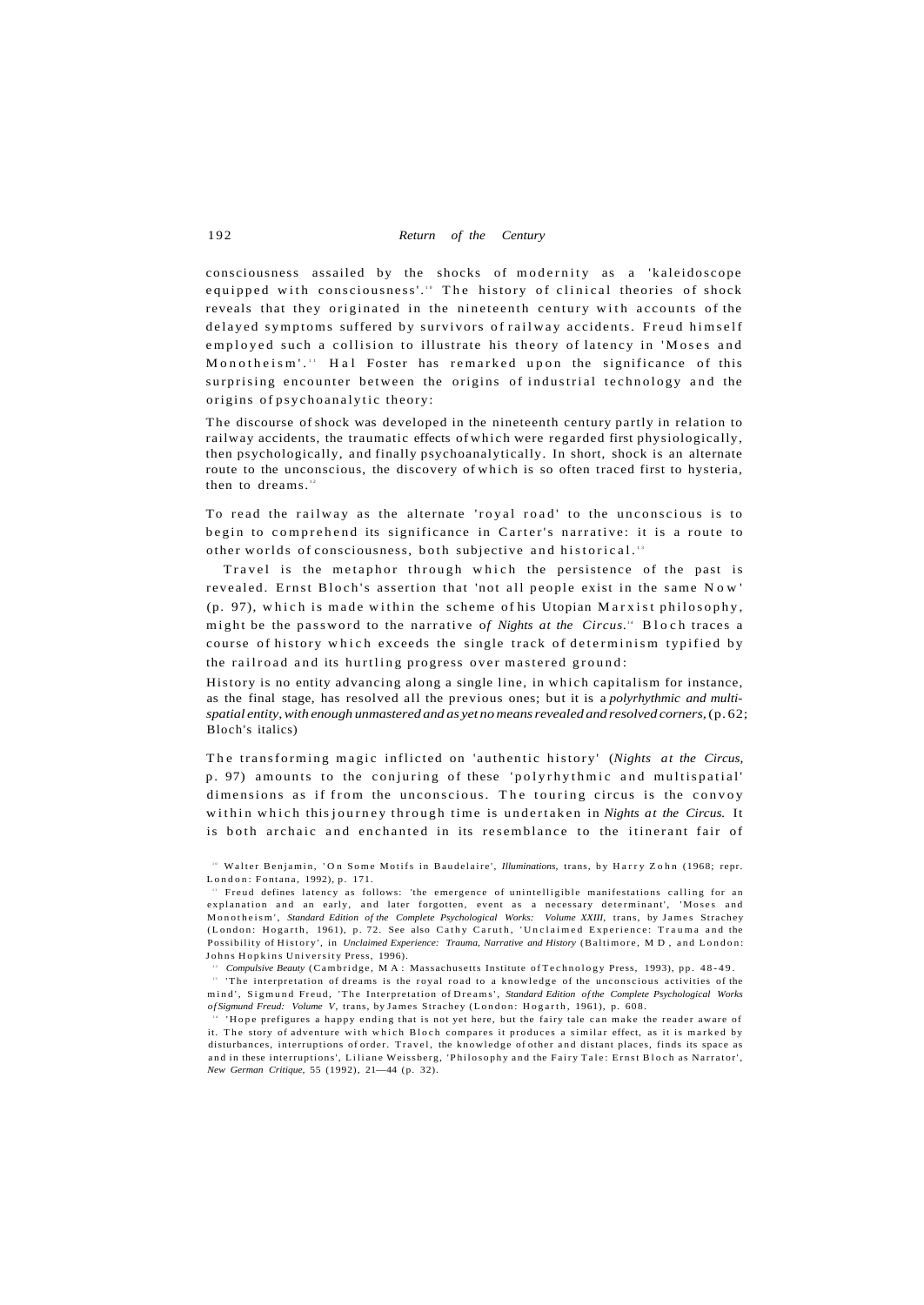centuries past, which traversed the limited horizons of its audience, passing over lands so remote that they may well have crossed oceans or even centuries. A 'dream ship moor[ed] on the dusty squares' (Bloch, p. 159), the circus carries a cargo from other lands and times.

Traumas of dispossession and exile are discovered by the narrative of *Nights at the Circus* as it journeys into the past. However, it is through the painful and difficult encounter between hopeful travel and the nightmares of history that a destination in the future is approached. The industrial revolution ushers in a new time scale: in Marx's terms, it renders all that precedes it 'prehistory'.<sup>15</sup> The 'return' which Carter's narrative takes is not a repudiation of history. On the contrary, a return is undertaken in order to arrive in the future; it is out of this paradox that the explosive Utopian energies of the narrative emerge. History inflicts on the consciousness of the human subject in the modern era a sequence of shocks and repressions without precedent, either in severity or in compression. That Nights at the *Circus* is set within this history is significant because the narrative engages with its transformative potential. Its energies are invested in the revolutions which are, according to Marx, the 'locomotives of world history'.<sup>16</sup>

#### *Homesickness for the future*

The audacious trajectory of Fevvers's voice which launches the narrative seems to be diverted by obsessive returns to the past. When the novel is plunged into the primal wilderness it initially appears that a millennial vision of the future has been replaced by the inescapability of origin. Uneasily, the narrative regresses, succumbing to the dead time of the state of nature, as if disillusion with the progress of history has borne a nihilistic primitivism. However, the backward glance which arrests the novel, suspending time and transfixing the 'locomotive of history', might be interpreted as the culmination of a keening homesickness that pervades the novel." This is not a homesickness which pines for the restitution of an idyllic state comparable to childhood. Indeed, in Nights at the Circus, childhood is a perilous state afflicted by neglect and abuse: Fevvers's youth is marked by abandonment and abduction; both Mignon and Ivan witness parental violence and murder; Mignon suffers destitution and exploitation by Herr M.; the circus stable boy flees persecution for his sexual identity only to be murdered by the Strong Man. There are no homes in *Nights at the Circus*, as its world is one of dispossession; the profound longing of the backward glance denotes a desire to construct a home in the fabric of the future.

<sup>&</sup>lt;sup>15</sup> Marx quoted in Buck-Morss, p. 64.

<sup>&</sup>lt;sup>16</sup> Marx quoted in Buck-Morss, p. 92.

<sup>&</sup>lt;sup>17</sup> The image of the suspended train recalls Rene Magritte's 'Time Suspended'. Moreover, the engine stalled in the wilderness and absorbed into nature evokes the 'photograph of a speeding locomotive abandoned for years to the delirium of a virgin forest' with which Breton illustrated his concept of 'convulsive beauty' (quoted in Foster, p. 25).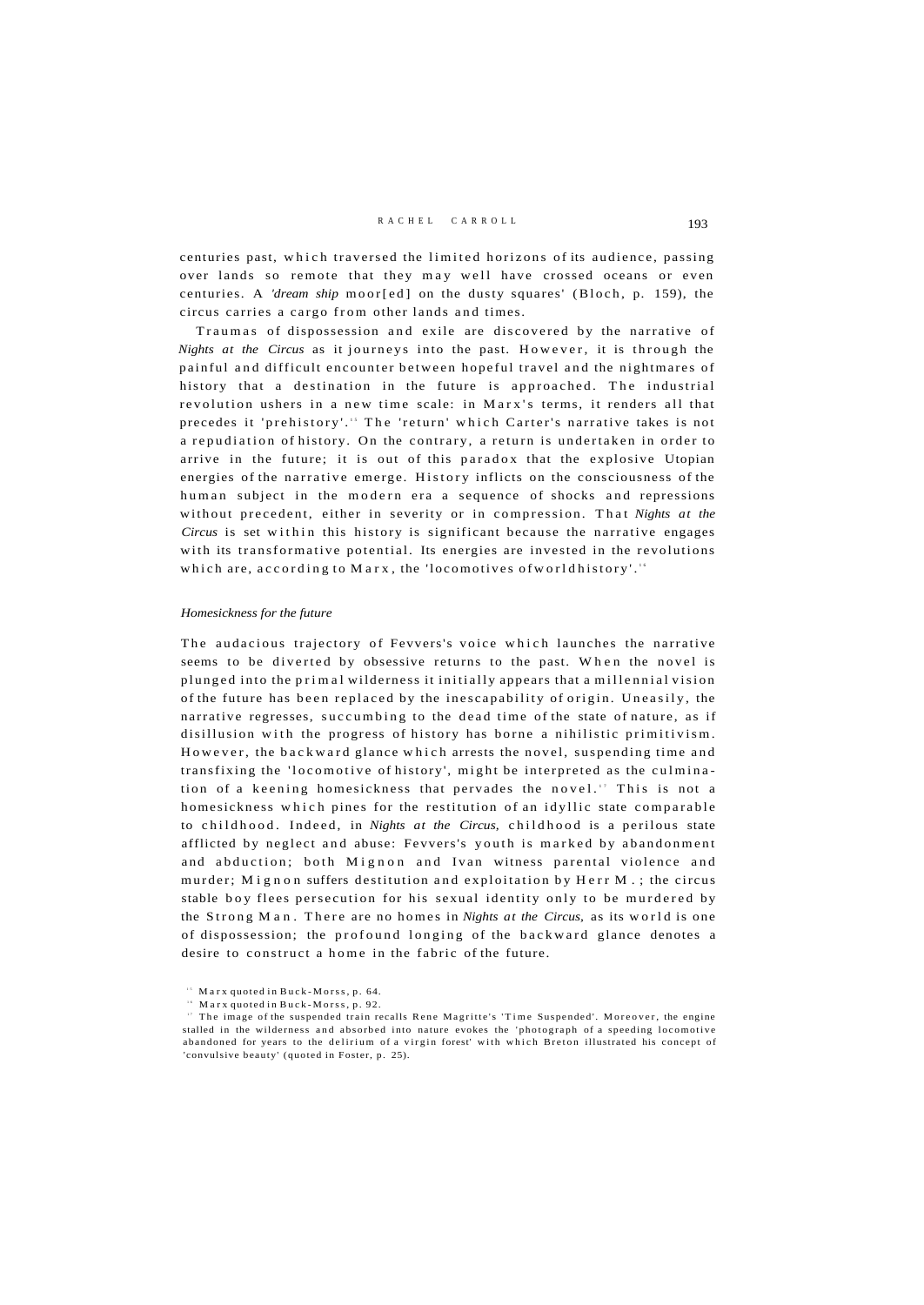The dreaming of 'elsewheres', most poignantly expressed in Mignon's rendition of Schubert's 'Kennst Du Das Land', i does not convey a fatalistic melancholy so much as a radical yearning for the future: it is a nostalgia for a Utopian future anticipated but not yet comprehended. Christopher Norris notes that Utopian thought is conventionally dismissed as 'a kind of infantile disorder, an escape from the realities of social existence'." However, the history of homes in Carter's narrative ensures that sentimental nostalgia cannot exert its insipid spell over the brutal reality of experience. The state signified by 'home' occupies a powerful place in Utopian thinking: it is described by Theodor Adorno as 'the house in which one would be at home, inside, no longer estranged'.<sup>20</sup> Adorno is describing its significance in the philosophy of Ernst Bloch, who transforms a subjective affect into a vehicle of materialist enlightenment:

Once man has comprehended himself and has established his own domain in real democracy, without depersonalisation and alienation, something arises in the world which all men have glimpsed in childhood: a place and a state in which no one has yet been. And the name of this something is home.<sup>2</sup>

The backward glance, in this account of Utopian thought and in the narrative of Nights at the Circus, is a safeguard against forgetfulness. It prepares the way for the future by confronting the contradictions of the past. As Susan Buck-Morss writes:

A construction of history that looks backward, rather than forward, at the destruction of material nature as it *has actually taken place,* provides dialectical contrast to the futurist myth of historical progress (which can only be sustained by forgetting what happened), (p. 95)

Bloch's 'home' is both familiar and unknown; familiar to the Utopian yearnings of humanity throughout time, but unknown as it has yet to be made a reality. $22$ 

A concept of history which emphasizes the recovery of the past, the persistence of memory, and the importance of remembering, has an affinity with the project of psychoanalytic thought. Commenting on this analogy, Maud Ellmann first notes the pervasive 'prohibition of the backward glance'

<sup>&</sup>lt;sup>18</sup> Carolyn Steedman suggests a resemblance between Schubert's 'Kennst Du Das Land' and 'Home Sweet Home', and explores the motivation behind a widespread scholarly impulse to identify Mignon: 'The search for Mignon's origins [. . . ] is about the desire to give the child a home: to find her a home in the world: to give her a history, a psychology', 'New Time: Mignon and her Meanings', in Fin de Siècle/ *Fin du Globe: Fears and Fantasies of the Late Nineteenth Century*, ed. by John Stokes (London: Macmillan, I992), p.111

<sup>&</sup>lt;sup>19</sup> 'Marxist or Utopian? - The Philosophy of Ernst Bloch', *Literature and History*, 9.2 (1983), 240-45 (p. 240).

<sup>&#</sup>x27;Ernst Bloch's "Spuren": On The Revised Edition of 1959', in Notes to Literature: Volume One (New York: Columbia University Press, 1991), p. 205.

Ernst Bloch, On Karl Marx (New York: Herder and Herder, 1971), pp. 44-45.

<sup>&</sup>lt;sup>22</sup> See Anson Rabinbach, 'Unclaimed Heritage: Ernst Bloch's *Heritage Of Our Times* and the Theory of Fascism', New German Critique, I I (1977), 5-21: '[It is] a critique of nihilism and a restoration of Utopia to its original meaning as an immanent force, a 'waking dream' of the possible. [...] Nihilism accepts only the homelessness of mankind and resigns itself before the loss of the other worldly' (pp.  $7-8$ ).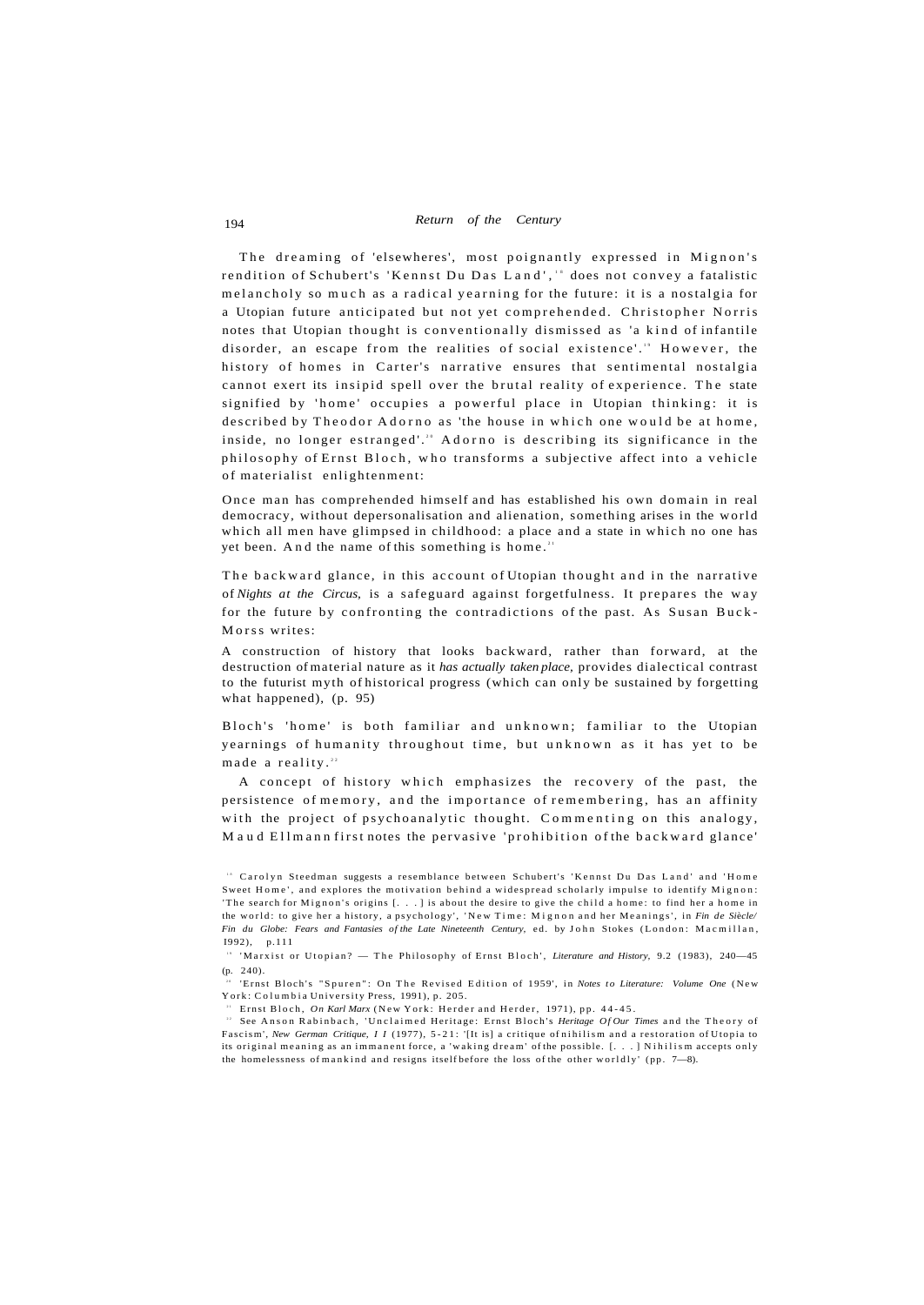in the classical mythology to which Freud's writing is so indebted: 'Lot's wife turns into a pillar of salt when she looks back at her homeland left behind; Orpheus is permitted to conduct Eurydice out of the underworld only under the condition that he does not look back at her.<sup>123</sup> The revolution effected by psychoanalysis is to defy this prohibition: a return to the past is ventured which braves the risk of blinding and dismemberment. Ellmann writes that it is in the 'process of discovery rather than the crimes revealed' that the power of psychoanalysis resides: 'Its terror lies in the interpretative activity itself, the sheer audacity of looking back into the past and rediscovering the violence of childhood' (pp. 8-9).

As Carter's narrative leaves London, Walser adopts the tone of a dilettantish host ('let me invite you to spend a few nights at the circus'  $(p. 91)$ , as if assuming the role of a master of ceremonies presiding over scenes of trifling diversion. Indeed, a panoramic procession of scenes from the past is summoned as if projected by a magic lantern.<sup>24</sup> However, the catastrophe of the railway crash explodes any sense of complacent spectatorship. Moreover, it is the culmination of glimpses of horror on which the course of the narrative has already stalled. Incidental to the picaresque progress of the novel is a sequence of scenes of women's oppression. These tableaux represent images of women frozen in postures of subjection. Fevvers boards the train to escape assimilation into the Archduke's collection of automata; the train is identical to the miniature model revealed in the final Fabergé-style egg." The vestal hearth of Ma Nelson's rational brothel, with its 'brace of buxom, smiling goddesses' (p. 26), is succeeded by the crypt and 'black theatre' (p. 61) of Madame Schreck's 'museum of woman monsters' ( p. 55)' who stand in 'profane altars' (p. 61), by Rosencreutz's Gothic mansion in which Fevvers's symbolism renders her expendable, by the alcove in which Mignon 'impersonate[s] the dead' (p. 138), and by the cells 'lit up like so many small theatres'  $(p. 211)$  in the women's asylum.

These suspended figures are held captive by a Gothic narrative of persecution and imprisonment to which Fevvers's childhood career as a 'living statue' belongs: Fevvers admits, 'I played the living statue all my girlhood' (p. 26). Walser's hypothesis that Fevvers may be a 'marvellous machine' (p. 29) or 'an ingenious mechanism' (p. 43), conjures such figures as Pygmalion's image and E. T. A. Hoffmann's Olympia, uncanny statues and dolls which attest to the deadly inertia of femininity. The visionary brothel-keeper, Ma Nelson, casts Fevvers as 'Victory with Wings': an image

<sup>&</sup>lt;sup>23</sup> Introduction, *Psychoanalytic Literary Criticism*, ed. by Maud Ellmann (London: Longman, 1994), p. 9. <sup>24</sup> 'As the traveler steps out of that space, it becomes a stage setting, or a series of such pictures or scenes created by the continuously changing perspective. Panoramic perception, in contrast to traditional perception, no longer belongs to the same space as the perceived objects' (Schivelbusch, p. 66).

This egg has a historical precedent. Fabergéwere commissioned to present the Tsarina and Dowager Empress with Easter eggs every year: an egg containing a model of the Trans-Siberian Express was crafted to commemorate its opening. See Sofka Zinovieff, 'The Jewel in the Crowd: How Fabergé's Extraordinary Art of the Ordinary Heralded the End for European Nobility', Times Literary Supplement, 18 February 1994, pp. 16-17.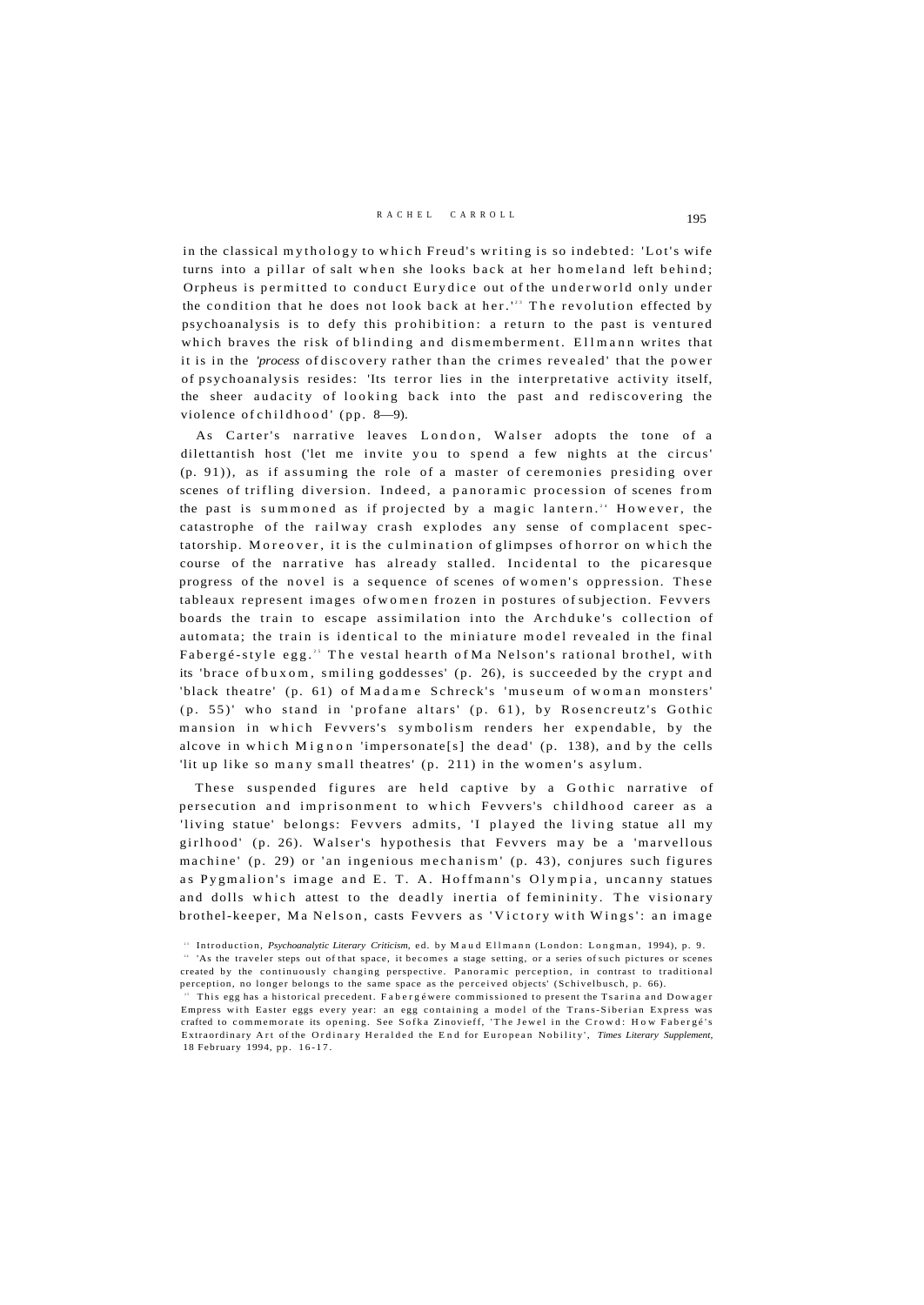of woman triumphant. However, this guise is experienced as a kind of live burial in the shell from which she emerged. The make-up and costume form an 'artificial egg', a 'death mask', and a 'sarcophagus' (p. 39). It is this image which Madame Schreck appropriates and converts into the Angel of Death. Fevvers undergoes an even more literal live burial within Schreck's crypt, known both as Down Below and as The Abyss, which is a symbol of female sexuality in this house of terrors.

Perhaps the most chilling ordeal which Fevvers endures is inflicted by the Grand Duke, who appears to take literally the rumour that she is not a woman but a 'cunningly constructed automaton made up of whalebone, india-rubber and springs' (p.  $147$ ): he plots to induct her into his collection of mechanical toys.<sup>26</sup> These figures represent creatures curiously in bondage to their own bodies. The bird whose beak is replaced by a flute is possibly a nightingale and so evokes the image of the raped and mutilated Philomel and her agony of stolen speech. The woman-harp's strings in place of her torso make a similarly brutalized music from the wound-like absence where her breasts, belly, and hips should be. However, the automaton is here less marvellous than alienating. The 'black theatre' of Madame Schreck's brothel, whose very name evokes a dark romanticism, belongs to the grotesque as defined by Wolfgang Kayser. This grotesque characteristically confounds the animate and inanimate:

The mechanical object is alienated by being brought to life, the human being by being deprived of it. Among the most persistent motifs of the grotesque we find human bodies reduced to puppets, marionettes, and automata, and their faces frozen into masks.<sup>2</sup>

The uncanny automata signify a peculiarly modern alienation prompted, perhaps, by the steadily advancing usurpation of the machine: that is, the 'living statue' which threatens to eclipse human agency. $2^*$ 

Bakhtin writes of the grotesque image that it 'reflects a phenomenon in transformation, an as yet unfinished metamorphosis'.<sup>29</sup> He denies the

<sup>&</sup>lt;sup>26</sup> The Archduke's puppet musicians in Nights at the Circus resemble Jacques Vaucanson's famous automata, a flautist, drummer, and duck, which were presented to the Académie Royale Des Sciences in 1738; objects of wonder and incredible technical skill, they represented a union of fantasy and technology. Indeed, Jean-Claude Beaune has written of the earliest automata that they represented 'the dream, the ideal form, the Utopia of the machine, which endows them from the first with an anthropomorphous or living quality', 'The Classical Age of Automata: An Impressionistic Survey From The Seventeenth Century to the Nineteenth Century', trans, by Ian Patterson, in Fragments for a History of the Human Body: Part One, ed. by Michel Feher with Romona Naddaff and Nadia Tazi (London: Massachusetts Institute of Technology Press, 1989), p. 431.

<sup>2</sup> 7 Wolfgang Kayser, *The Grotesque in Art and Literature*, trans, by Ulrich Weisstein (Bloomington: Indiana University Press, 1963), p. 183.

<sup>2</sup> 8 Hal Foster points out that the 'marvellous machines' of Enlightenment invention and the origins of mass manufacture meet in the figure of Vaucanson: Vaucanson was also the designer of a silk factory in 1756 which is considered to be the first modern industrial plant.

<sup>&</sup>lt;sup>29</sup> Mikhail Bakhtin, *Rabelais and his World*, trans, by Helene Iswolsky (Bloomington: Indiana University Press, 1984), p. 24.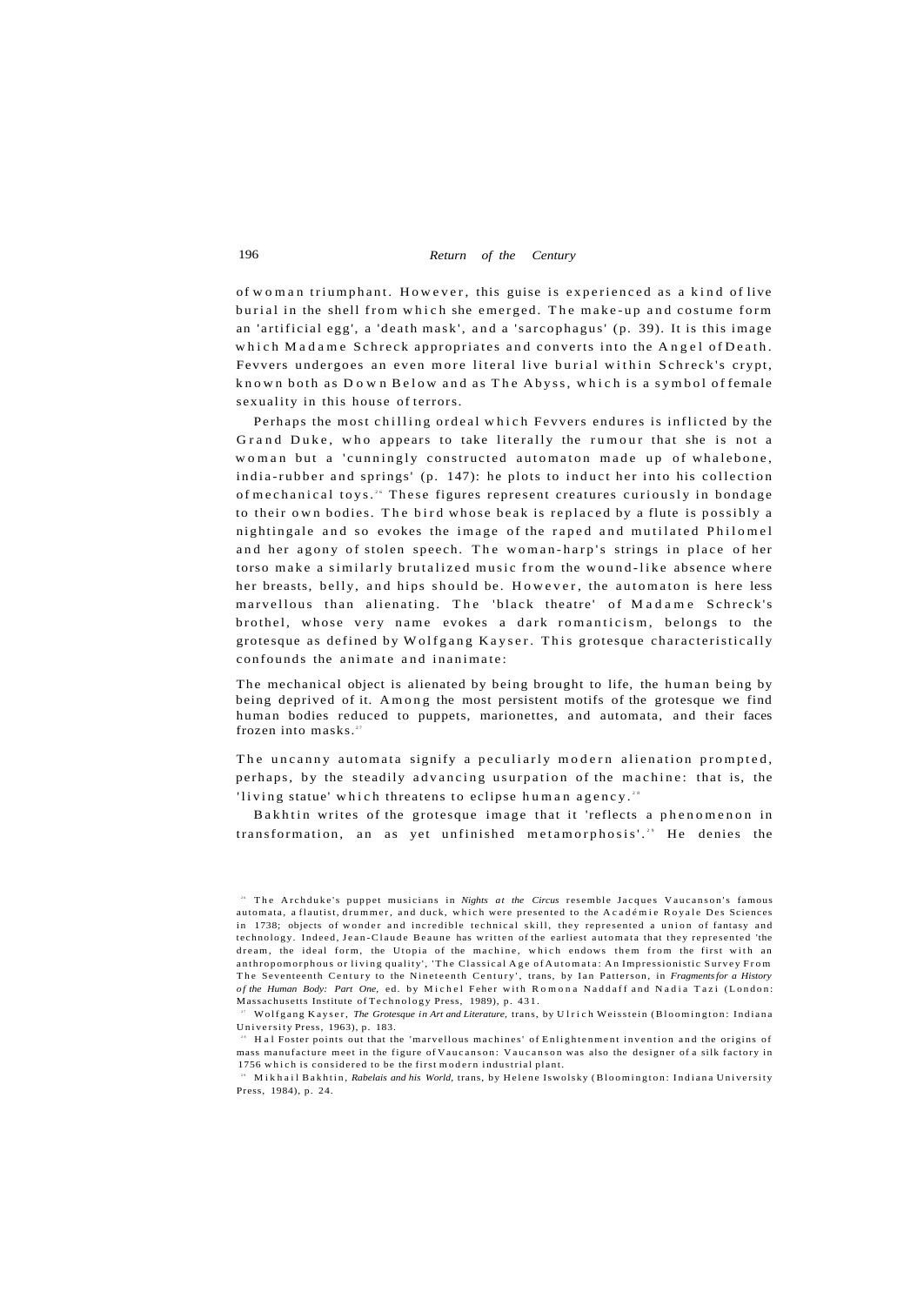modern grotesque the subversive power which he attributes to the Renaissance carnivalesque, whose subsequent decline he ascribes to the legacy of Romanticism:

The world of Romantic grotesque is to a certain extent a terrifying world, alien to man. All that is ordinary, commonplace, belonging to everyday life, and recognised by all suddenly becomes meaningless, dubious and hostile. Ou r own world becomes an alien world. Something frightening is revealed in that which was habitual and secure, (pp. 38-39)

Bakhtin seems to attribute this sense of alienation to a wilful distortion on the part of the Romantic imagination. However, it could be argued that Romanticism is here anticipating a sense of alienation which is characteristic of the emerging modern world; what appears, in all its novelty and idiosyncracy, to be a perverse subjective experience carries a historical dimension. Bakhtin does seem to acknowledge this quality when he writes that 'the grotesque, including the Romantic form, discloses the potentiality of an entirely different world, of another order, another way of life' (p. 48).

Bakhtin's work is inflected with a powerful and often lyrical nostalgia for a lost world: *Nights at the Circus* is a fiction similarly preoccupied with Utopia but one which incorporates a scepticism about both nostalgia and futuristic prescription. It seeks to approach the future through the contradictions of the past. In Nights at the Circus, each framed scene is shed by the narrative progress of the novel. Through this sacrifice each oppression is shown to be contingent, an ideological illusion which will vanish with the cessation of belief. Ma Nelson's brothel, about to be turned into a home for fallen women, is seen to 'waver' and 'dissolve' (p. 49) and is committed to a sacrificial funeral pyre. Madame Schreck similarly vanishes, leaving only dry bones within her clothes as if she had been 'agitated only by the power of an infernal will' (p. 84). Fevvers escapes both Rosencreutz and the Grand Duke by an act of the supernatural which supersedes any temporal exercise of power. Finally, the 'army of lovers' break the spell of their confinement simply by 'one, great united look of accusation' (p. 218), as if to return the look of the oppressor and escape the subjection of the gaze is an act as invested with magical power as the act of naming.

The staging and banishing of these dramas might be modelled upon the outline of revolutionary historical progress articulated in Marx's 'Eighteenth Brumaire of Louis Bonaparte'. Marx famously asserts that the 'tradition of all the dead generations weighs like a nightmare on the brain of the living'." He implies that in order to achieve a revolution which is genuinely radical, the ghosts of past oppression must be exorcised; it is to this end that the past is revisited in Garter's narrative. *Nights at the Circus* is certainly haunted by

<sup>&</sup>lt;sup>30</sup> Karl Marx, 'The Eighteenth Brumaire of Louis Bonaparte', in Selected Works (London: Laurence and Wishart, 1968), p. 96.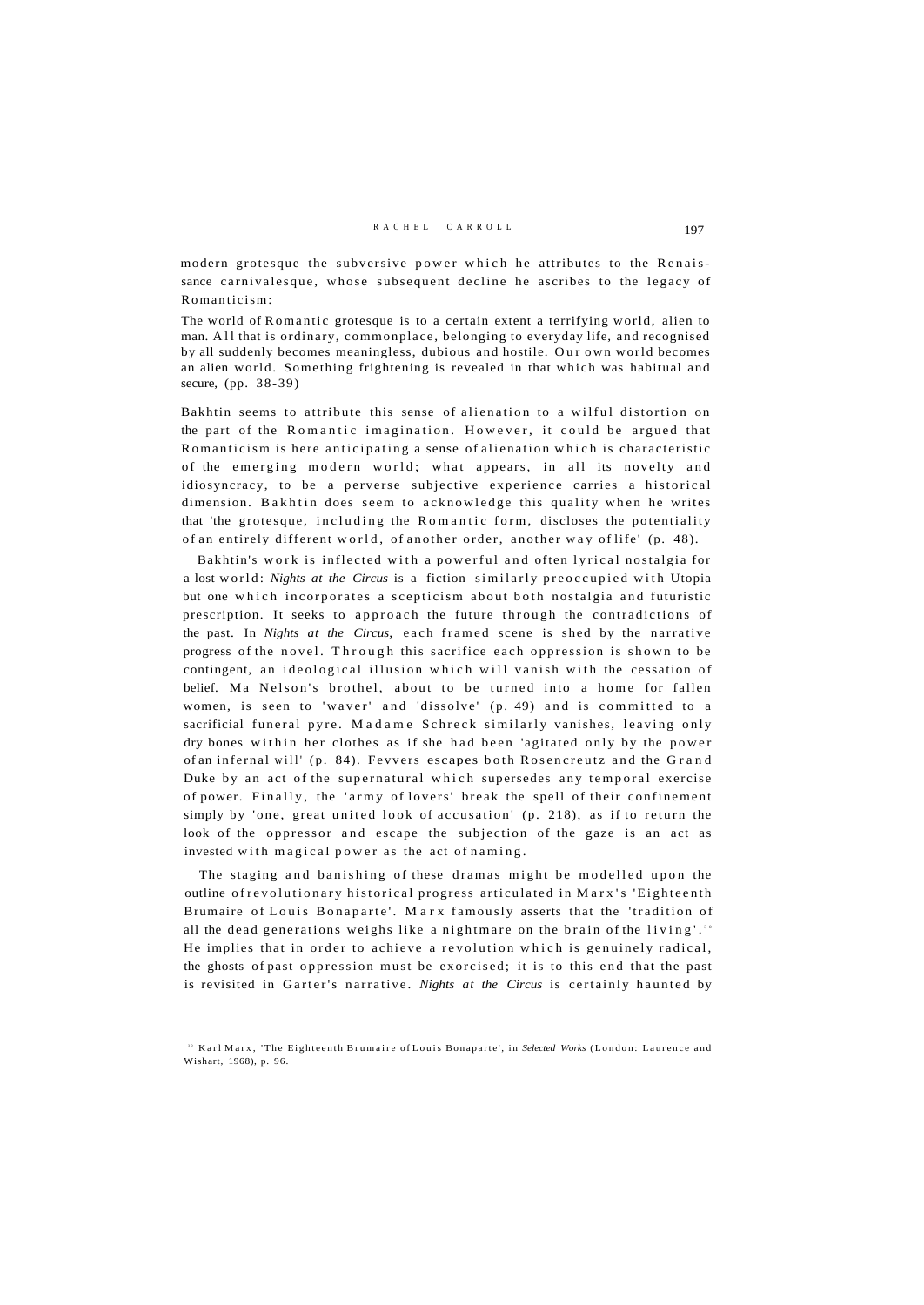history, though some of its ghosts are not yet dead and one significant spectre is about to be born.<sup>31</sup>

At the turn of the twentieth century, the rapid and escalating pace of modernity consigns even the recent past, that of the preceding generation to historical redundancy. For Benjamin, the peculiar enchantment of outmoded forms in the disenchanted modern world attests to the haunting power of the past and the radical potential of the irrational.<sup>32</sup> Benjamin attributes the discovery of the category of the outmoded to André Breton and the Surrealists, who enlisted both Freud and Marx to their *avant garde* project. The Surrealists returned with wonder to the lost world of their childhood. This return echoes throughout Garter's narrative, which is itself set within the metamorphic transition of the nineteenth century into the modern era: that is, the mythical world of the Surrealists' childhood.<sup>33</sup> Benjamin writes:

[Breton] was the first to perceive the revolutionary energies that appear in the 'outmoded', in the first iron constructions, the first factory buildings, the earliest photos, the objects that have begun to be extinct. [. . .] No one before these visionaries and augurs perceived how destitution — not only social but architectonic, the poverty of interiors, enslaved and enslaving objects — can be suddenly transformed into revolutionary nihilism.<sup>34</sup>

These are the interiors of Fevvers's youth, past but not dead; they still cast such a baleful spell that to return to them, even in memory, is to undergo a harrowing of the past. The compressed force of history lies revealed in the 'outmoded': in the outmoded is revealed modernity's capacity to throw up revolutions in form and to consign them swiftly to extinction.

Benjamin's 'One-Way Street' tours the densely claustrophobic bourgeois home by nauseous gaslight. The apprehension of ill-concealed secrets is comparable to that evoked by the damasked, velvet interior of Ma Nelson's

In 'The Alchemy of the Word', Carter professes an affinity with Surrealism; the range of the marvellous in the narrative of Ni*ghts at the Circus* certainly seems infused wit h a Surrealist spirit: 'Surrealism celebrated wonder, the capacity for seeing the world as if for the first time which, in its purest state, is the prerogative of children and madmen, but more than that, it celebrated wonder itself as an essential means of perception. Yet not a naive wonder. The surrealists did not live in naive times. A premonition of the imminent end of the world is always a shot in the arm for the arts; if the world has, in fact, just ended, what then? The 1914—18 war was, in many respects, for France and Germany, indeed the end of the world. [...] However, the Russian Revolution of 1917 suggested the end of one world might mark the commencement of another world' (Expletives Deleted: Selected Writings (London: Chatto and Windus, 1992), p. 67). In the 'somewhere, elsewhere' (Nights at the Circus, p. 249) of Carter's text, there might be heard an echo of the concluding declaration of Breton's 1924 'Manifesto of Surrealism': 'Existence is elsewhere' (André Breton, *Manifestoes of Surrealism*, trans, by Richard Seaver and Helen R. Lane (Ann Arbor, MI: University of Michigan Press, 1972) p. 47.

'Surrealism: The Last Snapshot of the European Intelligentsia', in One-Way Street and Other Writings, trans, by Edmund Jephcott and Kingsley Shorter (London: Verso, 1979), p. 229.

<sup>&</sup>lt;sup>31</sup> 'A spectre is haunting Europe — the spectre of Communism', Karl Marx and Friedrich Engels, The *Communist Manifesto* (London: Penguin, 1967), p. 78.

<sup>3</sup> 2 Margaret Cohen designates Benjamin's thought 'Gothic Marxism': the term describes a 'genealogy fascinated with the irrational aspects of social process, a genealogy that both investigates how the irrational pervades existing society and dreams of using it to effect social change' (Profane Illuminations: *Walter Benjamin and the Paris of Surrealist Revolution* (London: University of California Press, 1993), pp. 1–2).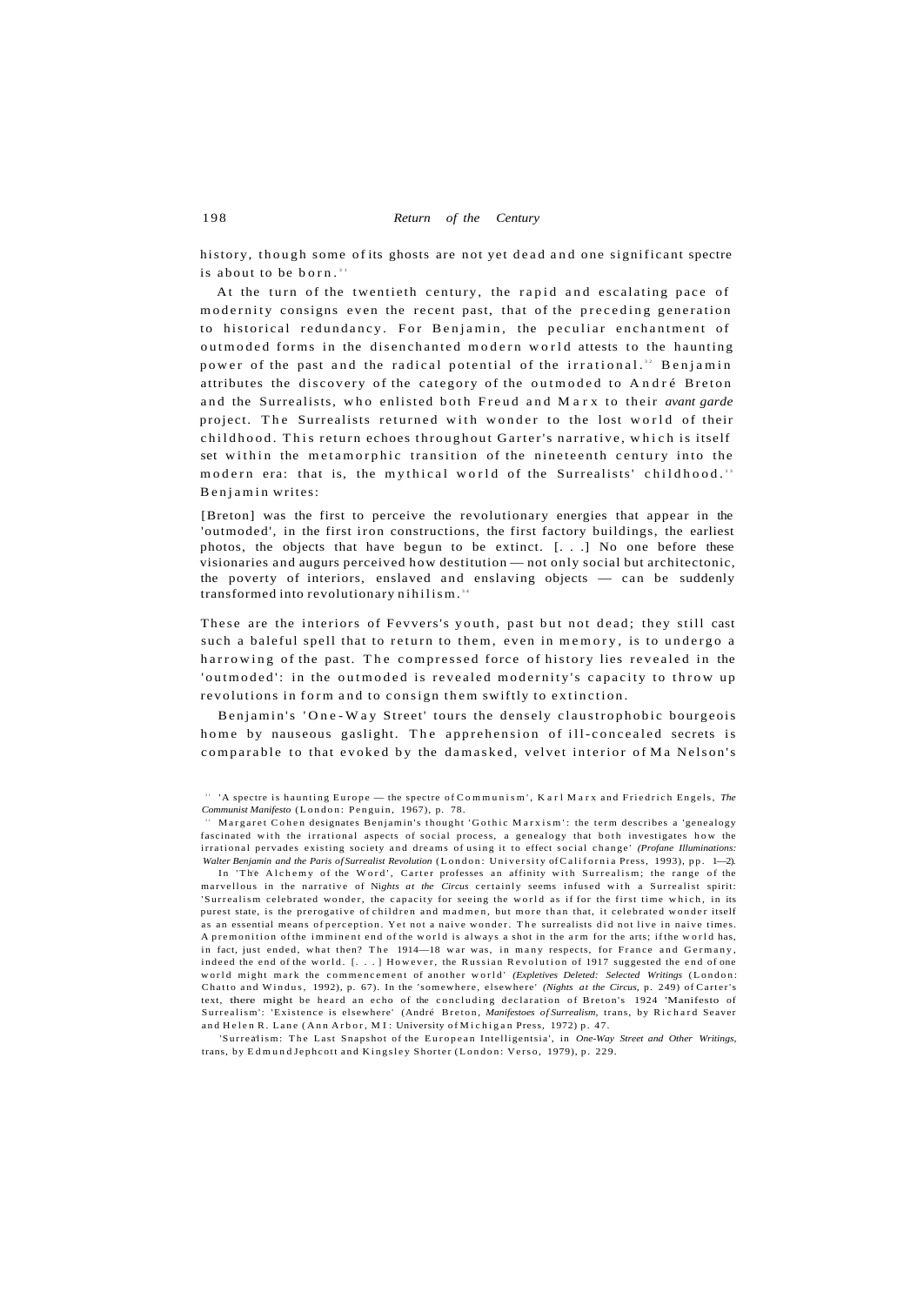#### RACHEL CARROLL 199

brothel and, moreover, the draped and bandaged façade of Madame Schreck's 'black theatre': 'What things were interred and sacrificed amid magic incantations, what horrible cabinet of curiosities lies there below, where the deepest shafts are reserved for what is most commonplace' (Benjamin, p. 46). Carter's 'cabinet of curiosities' is the 'lumber room of femininity'. It is visited by men who are pillars of the establishment and who act out their authority in perverse form beneath the foundations of Victorian propriety. Benjamin's 'horror of apartments' also evokes the cruelties inflicted in *Nights at the Circus*, amid dense curtains and shadowy alcoves, by Herr M. The suffocating interiors surreptitiously extinguish life just as surely as the epidemics out of which Herr M.'s ghost photography profits:

The bourgeois interior of the 1860s to the 1890s, with its gigantic sideboards distended with carvings, the sunless corners where palms stand, the balcony embattled behind its balustrade, and the long corridors with their singing gas flames, fittingly houses only the corpse. (Benjamin, pp. 48-49)

In *Nights at the Circus*, the corpse is the child-woman Mignon: made to mimic the living dead, weeping over the memory of her dead mother traced in her own portrait and beaten back into infancy by abuse.

The past is conjured in *Nights at the Circus* not to borrow its costumes but rather to dispense with them. Scenes are relived not to perpetuate their oppressive effects but to reform them; the return is made in the name of a departure. So it is in Marx's model that the imprisoning cycle of repetition must be exploded :

The social revolution of the nineteenth century cannot draw its poetry from the past, but only from the future. It cannot begin with itself before it has stripped off all superstition in regard to the past. Earlier revolutions required recollections of past world history in order to drug themselves concerning their own content. In order to arrive at its own content, the revolution of the nineteenth century must let the dead bury their dead. [. . . ] Society now seems to have fallen back behind its point of departure; it has in truth first to create for itself the revolutionary point of departure, the situation, the relations, the conditions under which alone modern revolution becomes serious. ('Eighteenth Brumaire', pp. 98-99)

The narrative of Nights at the Circus falls back behind its point of departure in order to gather its forces for a revolutionary projection into the future. This point of departure is arrived at by shedding the past and by a necessary shattering of consciousness: Walser's kaleidoscopic vision is wiped clean as a slate, Fevvers's panorama fragmented. Hence, as Marx himself indicates, this model of history serves as a model for a revolution in identity:

The reformation of consciousness only consists in letting the world enter one's consciousness, in waking up the world from the dream about itself, in explaining its own actions to itself [...]. Then it can be shown that it does not concern a large hyphen between past and future but the completion of the idea of the past."

<sup>&</sup>lt;sup>35</sup> Marx quoted in Bloch, *Utopian Function*, p. 51.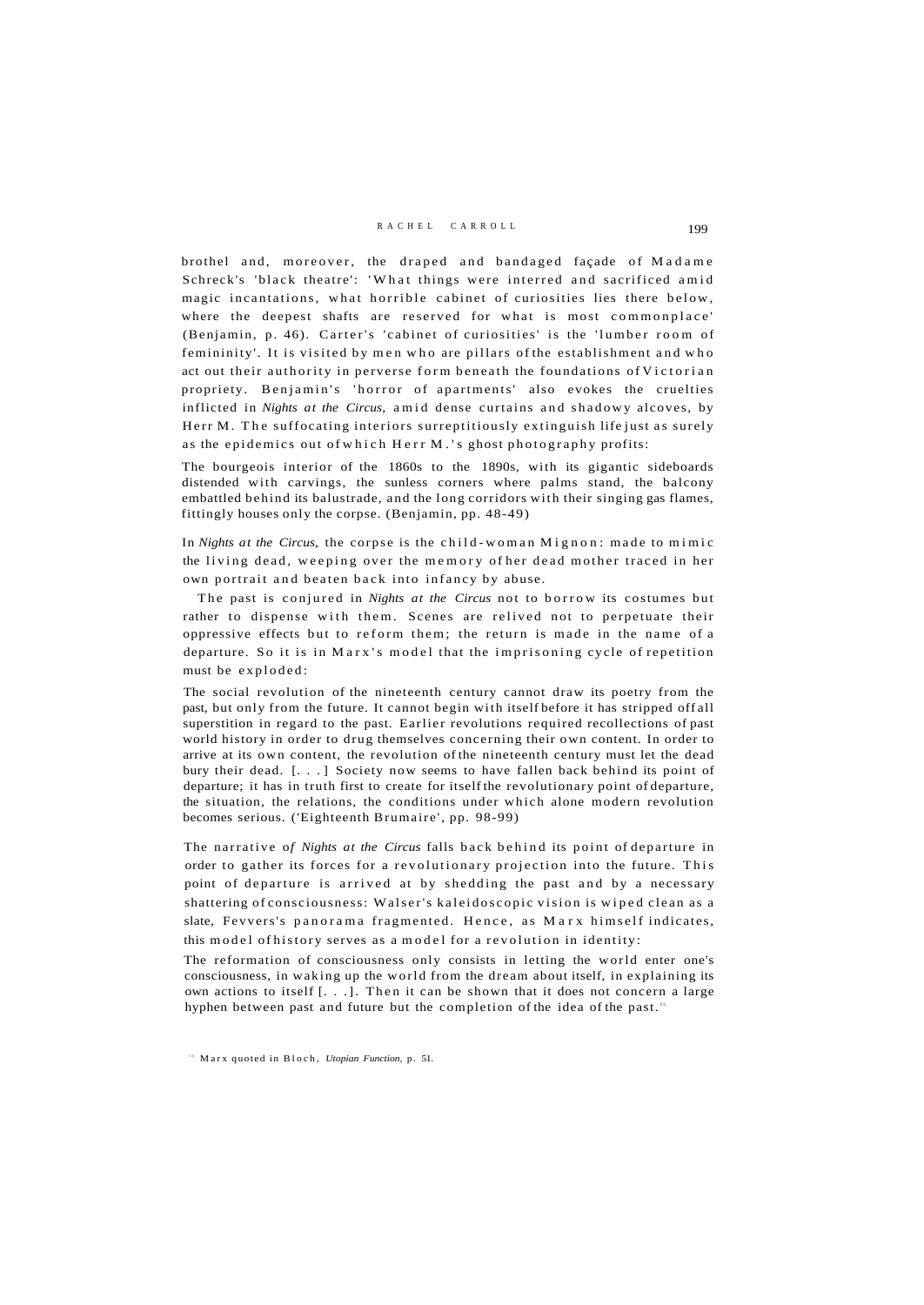This 'completion of the idea of the past' is a function which Bloch attributes to the Utopian impulse and its 'anticipatory illumination' of the future in the past: as Christopher Norris writes, the '"not yet" or token of unredeemed promise which he [Bloch] detected in every manifestation of past and present culture' (p. 242). Carter's purpose in returning to scenes of the past is to plunder it of its subversive content as it is concealed in the archaic or outmoded.<sup>36</sup> Her narrative returns to the past not only to exorcise its horrors but also to appropriate its Utopian anticipations of the future.

The 'spiralling tornado' (p. 295) of laughter with which Carter's narrative ends gathers together in its progress the moments of ecstasy, vertigo, or disorientation in which time is suspended: the storm which blows the clowns 'off the face of the earth' (p. 243); the 'breath of stale night air' which 'ripple[s]' the seats and 'stroke[s]' the cherubs at the theatre as Fevvers limbers up for flight (p. 14); the 'wind of wonder' (p. 15) of the audience's awe; the beating of Fevvers's wings which 'ruffle' Walser's notes (p. 16); the 'sharp gusts' of scent and powder in Fevvers's dressing-room as she slams home a point of her narrative (p. 25); the swish of Fevvers's eyelashes which disturbs Walser's pages; the sound of beating wings which inspires Fevvers's first attempt at flight; the wind which sends Fevvers's hair into a 'wide flaxen arc' and threatens to 'whirl [her] away' (p. 90); the 'glow' and 'sizzle' of the baboushka's fire at the mention of St Petersburg (p. 96); the 'draught' which threatens to lift the Colonel's 'flimsy, impermanent, wonderful tent [. . . ] up and off (p. 100); the 'little spectral eddies and scurries' (p. 245) of windblown snow which herald the discovery of the Maestro's house; the 'wind of wonder' of the villagers' 'expelled breaths' which saves Fevvers in the shaman's god-hut (p. 290); the 'vertiginous sensation' (p. 87) which Walser experiences under the spell of Lizzie's suspension of time and in the presence of the Princess's and Mignon's music, the 'dizzying' sensation (p. 110) when looking into the Professor's eyes and, the 'erotic vertigo' (p. 143) prompted by Fevvers's presence.

Thus, the novel ends not with closure but on a threshold; Carter's 'storm of time' (p. 29) irresistibly recalls Benjamin's meditations on the storm of progress as depicted in Klee's 'Angelus Novus':

This is how one pictures the angel of history. His face is turned toward the past. Where we perceive a chain of events, he sees one single catastrophe which keeps piling wreckage upon wreckage and hurls it in front of his feet. The angel would like to stay, awaken the dead, and make whole what has been smashed. But a storm is blowing from Paradise; it has got caught in his wings with such violence that the angel can no longer close them. This storm irresistibly propels him into the future to which his back is turned, while the pile of debris before him grows skyward. This storm is what we call progress.<sup>3</sup>

<sup>&</sup>lt;sup>36</sup> Fredric Jameson has described Bloch's philosophical project as proceeding by an 'expropriation of apparently alien or antagonistic cultural monuments' (Marxism and Form: Twentieth-Century Dialectical *Theories of Literature* (Princeton, NJ: Princeton University Press, 1971), p. 119).

<sup>&</sup>lt;sup>37</sup> 'Theses on the Philosophy of History', in *Illuminations*, p. 249.